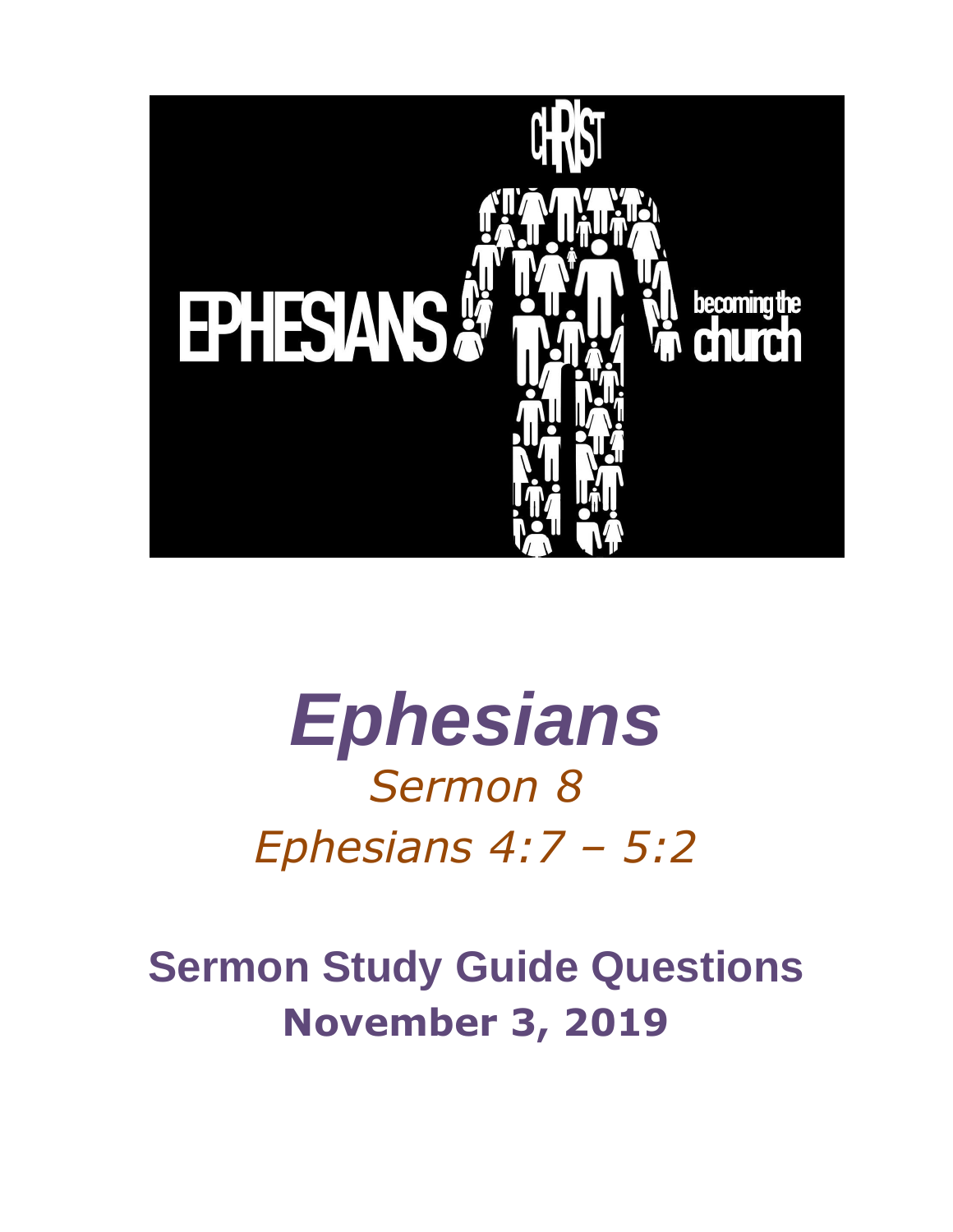#### **Review:**

Last week, we read that when each person in the body of Christ does their work, the body/church is healthy and grows. Also, we learned about the importance of each of us discovering our spiritual gifts and putting them to use. In so doing, we will grow become mature in our faith. If there is no growth, we are only ministry spectators who remain children and make for an immature church.

In 4:16, Paul tells the Ephesians that in Christ the whole body is joined and held together by every joint bringing unity and equipping believers to do the work of the ministry. When each part is working properly, the body grows and builds itself up in love!

This speaks of the importance of every member being a minister who uses his or her gift(s). When we use our gifts, the church matures and grows

Now, we will look at the importance of lifestyle in a believer's walk towards maturity.

Paul describes the difference between a non-believing gentile (who really had no idea of what it meant to walk in the righteousness of God) and a believing gentile who has come to know Christ. What a difference!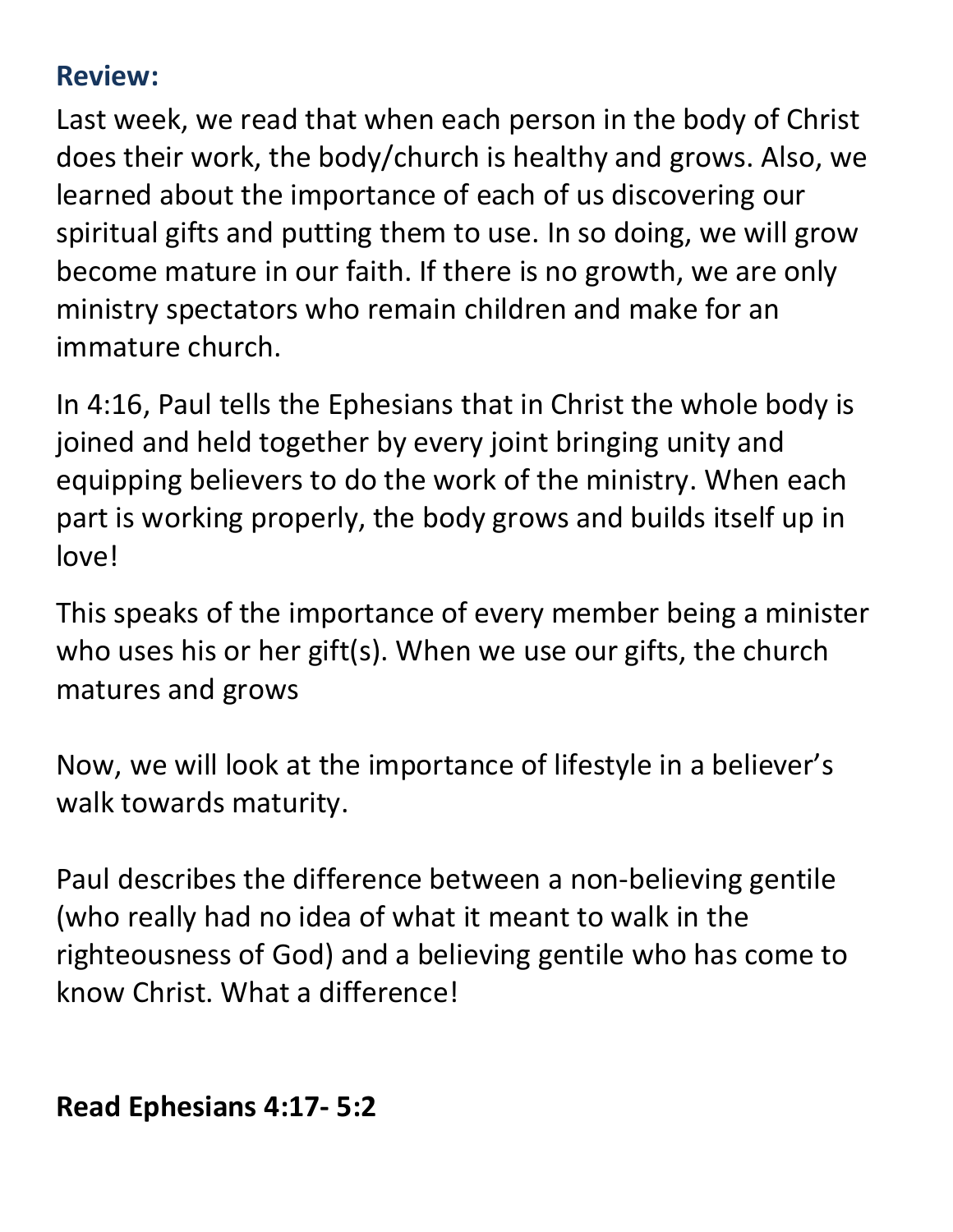• Why is Paul warning them to no longer walk as unbelieving gentiles? (4:17-18)

• This suggests that, as people became believers, there were lifestyle changes that needed to take place in their lives. Just like these Ephesian believers – what changes do you need to make in your lifestyle?

• What is Paul's description of a gentile who did not know God? (4:18 -19)

• According to verses 17-19, how do the mind, heart and conscience influence the actions of non-believers?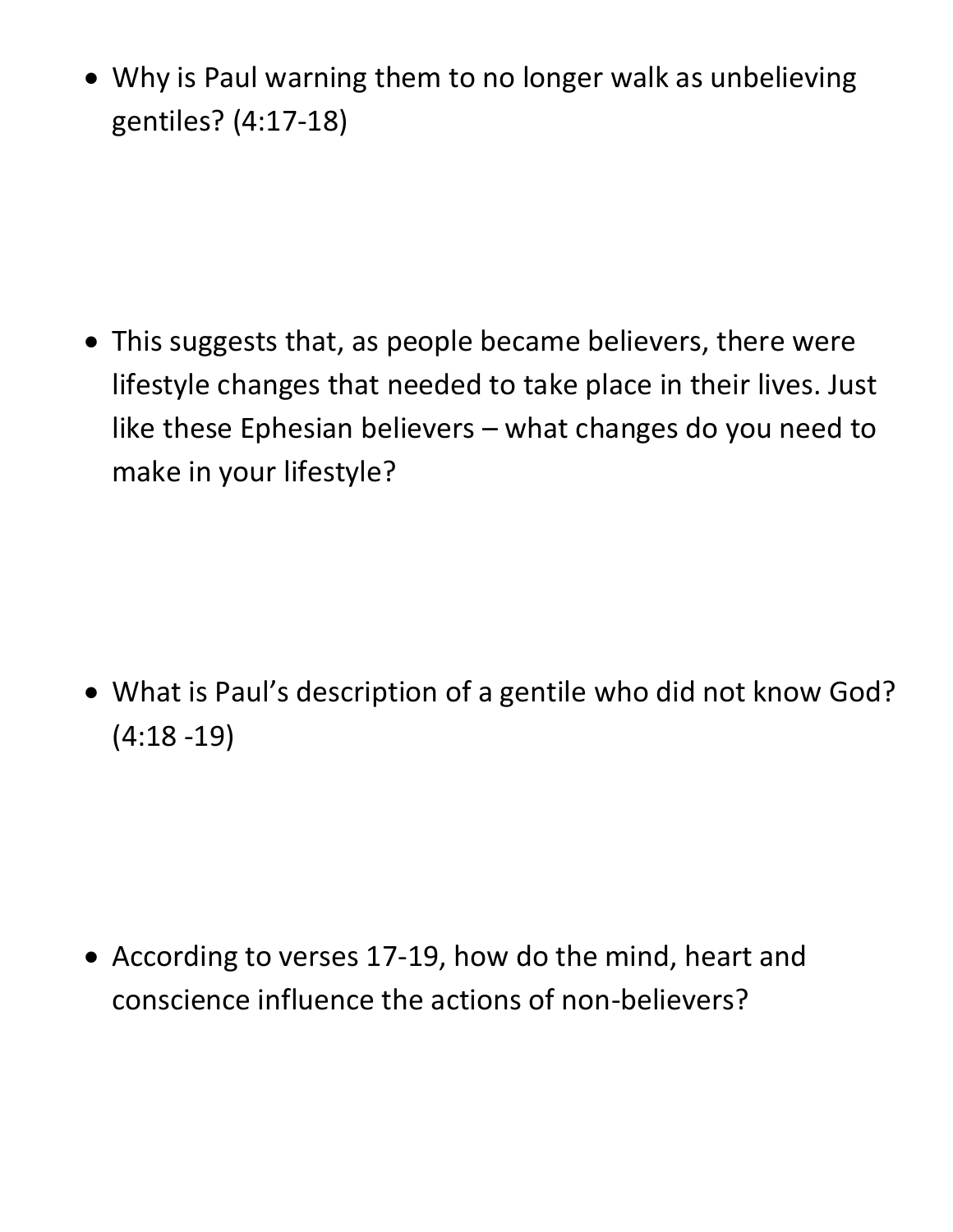• How are Christians to deal with these realities? (4:20)

• Where does truth come from? What are its benefits? (4:21)

• What does "put on and put off" mean? When does this action take place? (4:20-24)

• Why does Paul call the believers to put off your old self - your former manner of life?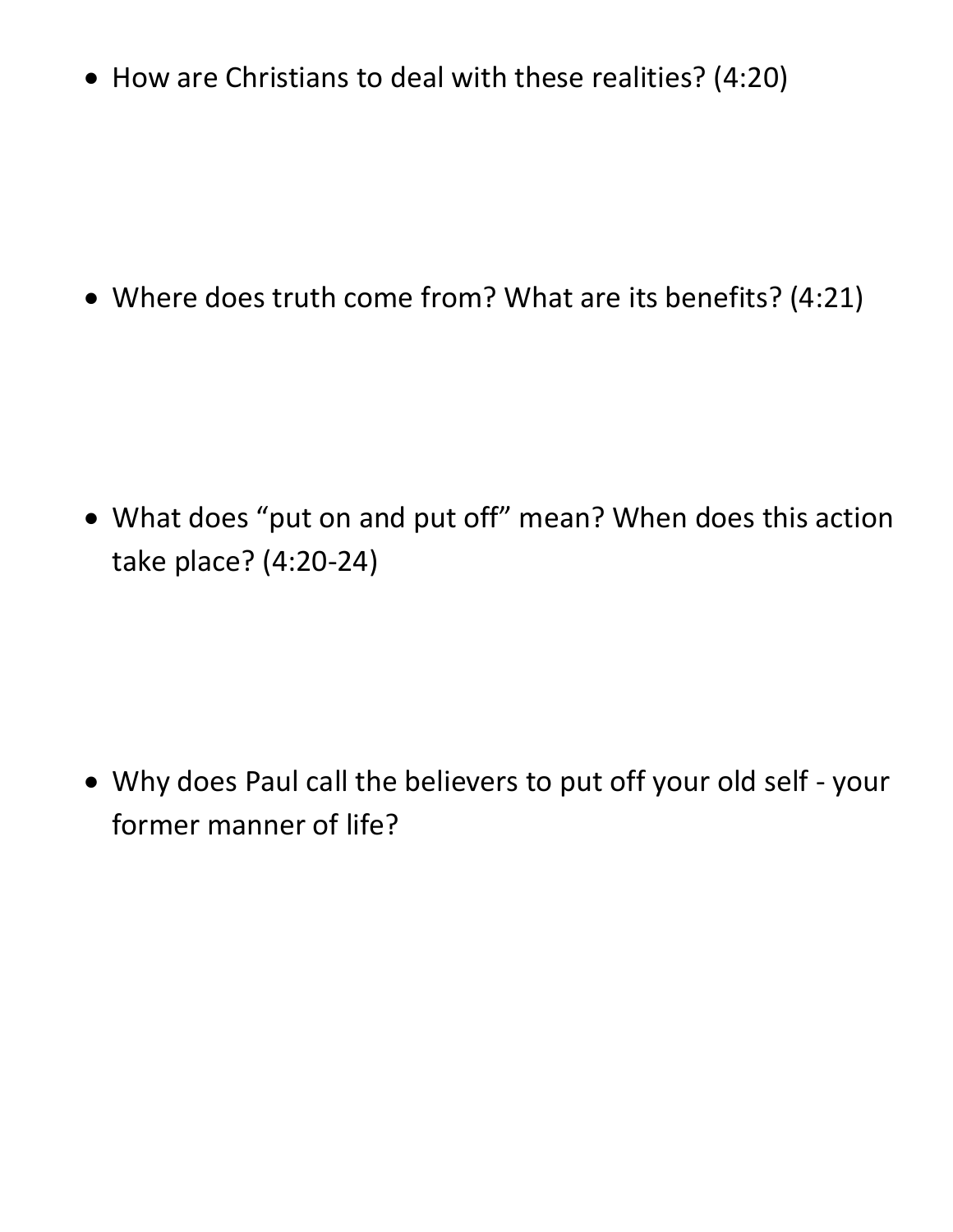• Is it possible to change conduct without a transformation of the heart? Can the heart be changed without evidence of change? Why is that?

• What does it mean to renew the spirit of your mind? (4:23)

• Paul describes the put off/put on process in this passage. What occurs that when a person receives Christ? How does 2 Corinthians 5:17 back verses 20-24?

• According to Paul, what specific action distinguishes the Christian lifestyle from the pagan lifestyle? Paul also, addressed this with the believers in Galatians 5:16-25. What battle of the flesh and Spirit do you discover from his teachings?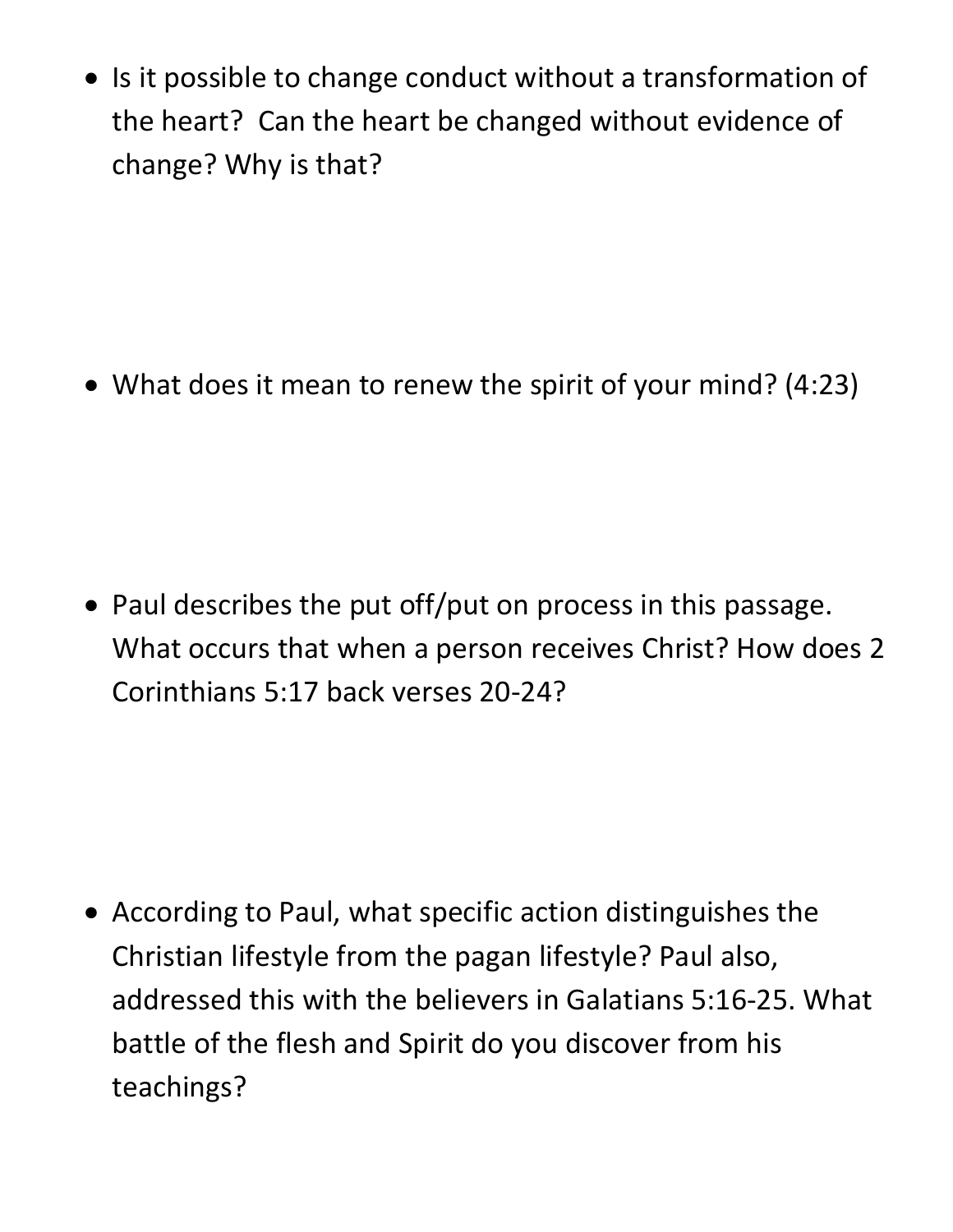What are the examples of the "put off/put on process"? (4:15)

• Why is it important to 'put off' being angry and what can enter your life if you don't? (4:26-28)

• What can you do to resolve your differences? How can you work on mending your relationships in a way that would honor God?

• What other examples does Paul bring them to put off/put on? List them in your own words. (5:28-32)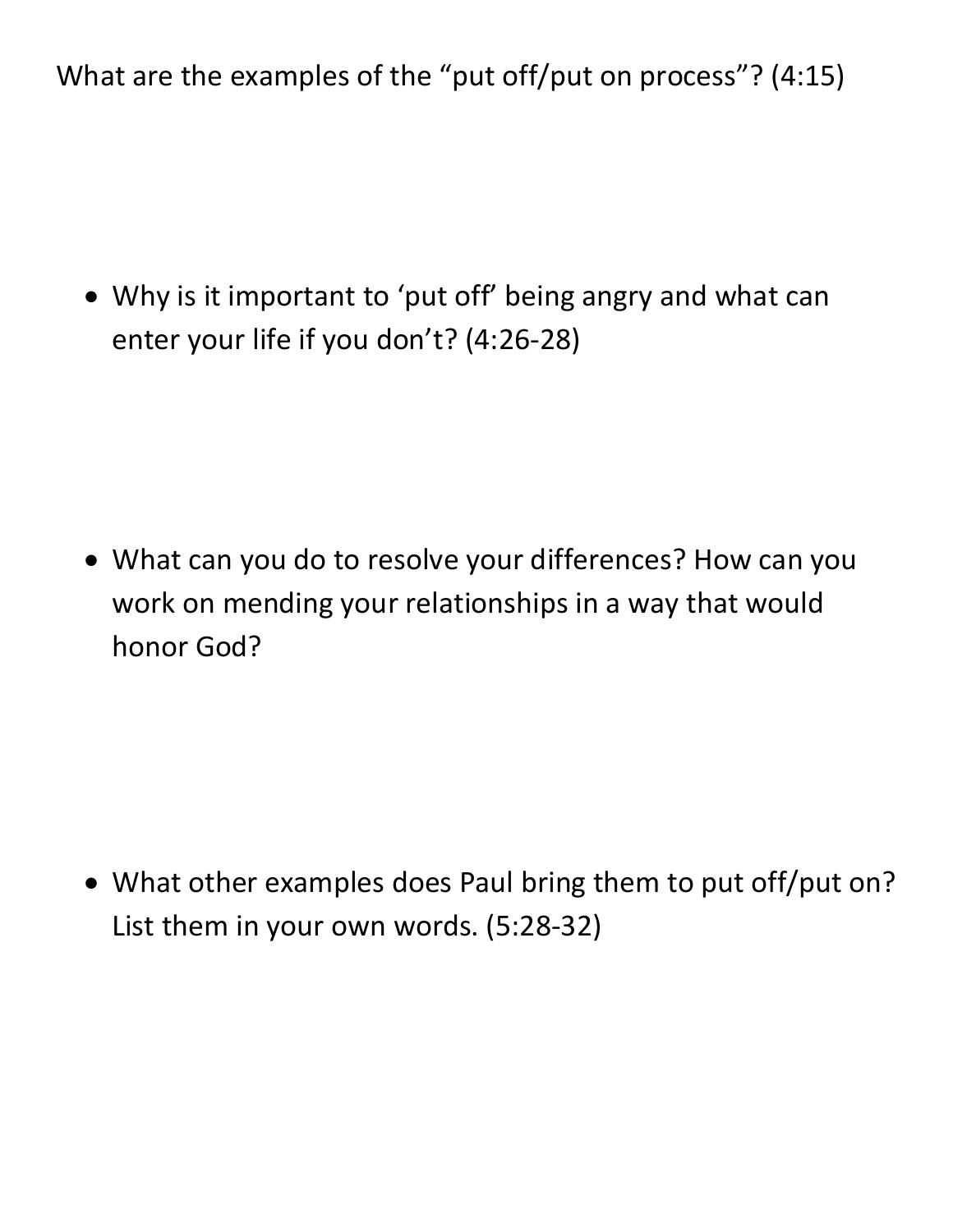• Apparently, God is very concerned about the way we live our lives, through His Holy Spirit. The Holy Spirit within us is a guarantee that we belong to God. What happens when we sin? (4:30)

### **Note:**

When we don't put off the old (our old manner of life) and put on the new (God's righteous ways), we grieve the Holy Spirit and make Him sad, disappointed and quenched.

When we sin, He wants to go away and leave us. He can't, since we have been sealed by Him until the day or redemption. What sins are you wrestling with or comfortable with?

Because the Holy Spirit is stuck with us, He suffers with us in our sinful behavior  $-$  He gets dragged in the mud with us.